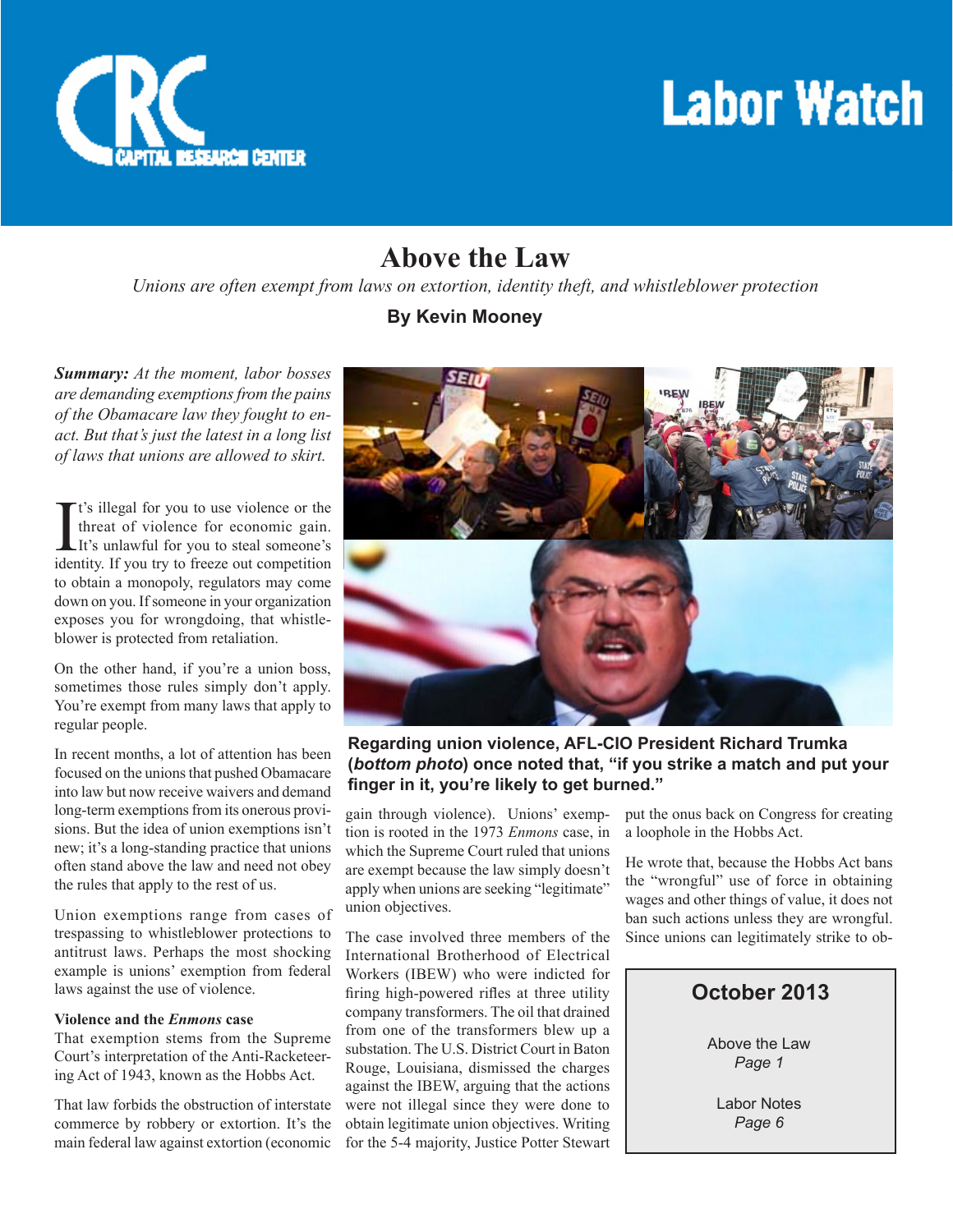tain higher pay and benefits, unions have a "legitimate claim" to those improvements, and since those claims are legitimate, the Hobbs Act does not apply. Dissenting from the *Enmons* decision, Justice William O. Douglas, a liberal but a staunch civil libertarian, objected that "The Court today achieves by interpretation what those who were opposed to the Hobbs Act were unable to get Congress to do."

Thousands of violent acts have gone unpunished as a result of *Enmons*. For example, the National Institute for Labor Relations Research identified 8,799 incidents of unionrelated violence between 1975 and 1998. Less than 3% of these incidents resulted in convictions, according to the Institute.

Mark Mix, president of the National Right to Work Committee, recently described a Philadelphia case involving the sort of union violence protected by *Enmons*:

The city's construction trade unions targeted brother developers Matt and Mike Pestronk, who founded Post Brothers Construction, when they started converting an old factory building into an apartment complex.

After construction began, Philadelphia Building Trades Union militants planted nail "bombs"—nails welded together in a ball—to puncture tires of vehicles driving to and from the company site, pouring oil in front of the loading dock, blocking site deliveries, and shoving security guards simply because the Pestronk brothers hired non-union workers.

Worse, union thugs stalked the brothers' wives and female employees, dissemi-

**Editor:** Steven J. Allen **Publisher:** Terrence Scanlon **Address:** 1513 16th Street, NW Washington, DC 20036-1480 **Phone:** (202) 483-6900 **E-mail:** sallen@CapitalResearch.org **Website:** CapitalResearch.org

**Labor Watch** is published by Capital Research Center, a non-partisan education and research organization classified by the IRS as a 501(c)(3) public charity. Reprints are available for \$2.50 prepaid to Capital Research Center.

nated sexually suggestive materials and threats aimed at the brothers' wives, and physically assaulted a nonmember construction engineer when he arrived at the work site.

Former U.S. Attorney General Ed Meese, a member of the board of the Capital Research Center, testified about the *Enmons* problem (and a legislative proposal to fix it) before the Senate Judiciary Committee in 1997:

The bill before you today, the Freedom from Union Violence Act of 1997, is an effort to correct the misuse of one of the many special protections granted to labor officials in the United States—in this case, the use of violence without fear of reprisal, to achieve what the Supreme Court has called "legitimate union objectives" . . . This exemption permits union officials, alone among corporate or associational officers in the United States, to use violence and threats of violence to life and property to achieve their goals.

This exemption from normal standards of the federal criminal law is otherwise foreign to American law. In no other context has Congress said that "the ends justifies the means" as it applies to a particular class of criminals or organizations.

Nevertheless, the Supreme Court's 1973 *Enmons* decision stated—many have argued, contrary to congressional intent—that union officials are protected from the Hobbs Act when their goals are "legitimate union objectives." Instead of judging the nature and quality of the act itself, the Enmons decision looks to the goal of the perpetrator of union violence to determine whether, under the Hobbs Act, that violence is wrongful or [is considered] "extortion," within the meaning of the Act. It is or should be disturbing to all who value public order in a constitutional republic that the high Court has taken the position that some acts of violence for economic gain are "wrongful," while others . . . are somehow not "wrongful."

Meese noted examples of union violence such as the pelting of delivery truck drivers with bricks and the burning of more than 50 trucks during a strike at the *New York Daily News* and IBEW violence that shut off electricity to thousands of Alaskans in the middle of winter.

The fruit borne by the *Enmons* decision is continued and escalating violence in order to achieve union goals, particularly as organized labor becomes more frustrated by a declining membership and declining relevance to the modem American economy.

Congress' failure to act since 1973 has spawned escalating rounds of union violence. In 1989 and 1990, in the coal fields of Virginia and West Virginia, millions of dollars in state taxpayers' money was spent in an ultimately unsuccessful effort to contain the violence of militants of the United Mine Workers of America. Federal officials were virtually impotent in this interstate campaign of terror.

Illustrative of the need for federal action, state officials fared no better. In the midst of the dispute, the companies targeted by the violence pursued contempt remedies under Virginia law. The local circuit court judge also attempted to vindicate the rights of the people of the Commonwealth of Virginia for the violence perpetrated against them, imposing against the UMW contempt fines in the tens of millions of dollars, payable to the affected counties, when the UMW refused to stop the violence. However, as to the companies' injuries, all was forgiven when the strike was settled. The judge appointed a special master to collect fines payable to the counties from the UMW and its militant officials, but the Supreme Court reversed the decision of the Virginia Supreme Court and refused to enforce the fines on technical grounds.

In 1993, truck driver Eddie York was murdered for crossing a UMW picket line in West Virginia. No state charges were brought against Jerry Lowe, the killer who left York's child fatherless and his wife widowed. And the federal government? It charged a murderer with "incapacitating a driver on a federal road." Even that federal charge would have been untenable had Mr. York been shot on a state-funded road.

The president of the United Mine Workers at the time of the events described by Meese? Richard Trumka, now the president of the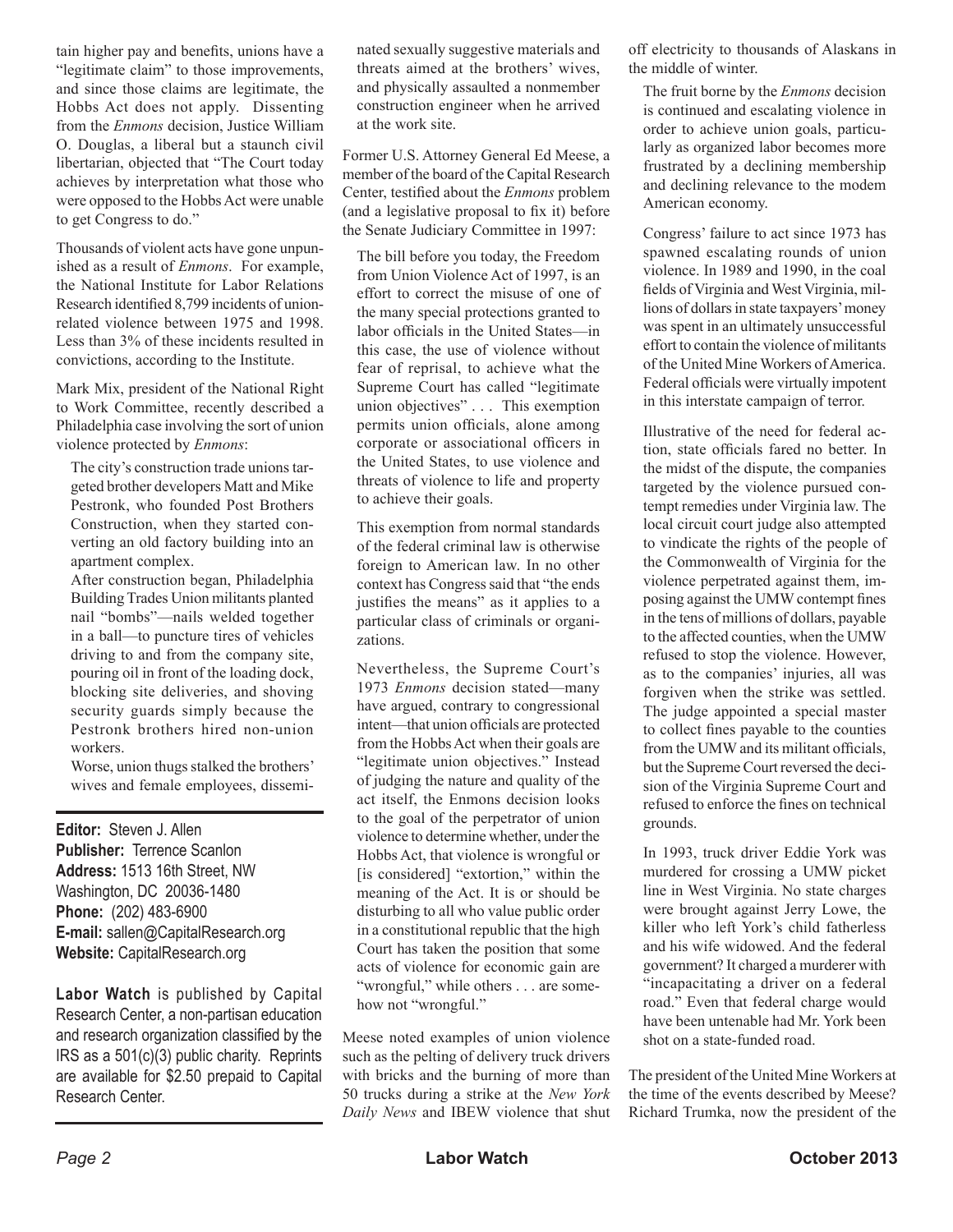AFL-CIO. When a journalist asked Trumka about the violence, he suggested that it was justified: "I'm saying if you strike a match and put your finger in it, you're likely to get burned."

The *Enmons* case affects federal law, but the spirit of *Enmons*—the idea of special exemptions for unions from anti-violence laws—affects state governments as well. In a report entitled *Sabotage, Stalking & Stealth Exemptions: Special State Laws for Labor Unions*, the U.S. Chamber of Commerce noted that states provide "carve-outs" for unions—sabotage exemptions in Wisconsin and Washington state, stalking exemptions in Pennsylvania, California, and Nevada, exemptions regarding threats of bodily injury in California and West Virginia, and so on.

"The most glaring examples of union favoritism under state laws tend to occur in criminal statues and allow individuals who engage in truly objectionable behavior to avoid prosecution solely because they are participating in some form of labor activity," the Chamber reported.

#### **Trespassing and strike violence**

Laws that give special treatment to labor unions are often blamed on Franklin Roosevelt and the New Deal, but the Norris-La-Guardia Act (like the Davis-Bacon Act) was the product of the Republican administration of Herbert Hoover. Some of the effects of the Norris-LaGuardia Act, as noted by Charles Baird, director of the Smith Center for Private Enterprise Studies at California State University at Hayward:

The NLA prohibited federal judges from issuing injunctions to interrupt strikes even violent strikes . . . . The most basic function of government in a free society is to protect people against trespass, aggression, and violence, yet [that section] is still the law of the land. . . .

The NLA gave legal standing to strangers in labor disputes. Thus, a company with 150 employees on strike and 700 employees that wish to continue to work can be forcibly shut down by 5,000 picketers sent from union headquarters. These NLA provisions clearly violate voluntary exchange rules regarding property rights, trespass, and contract.

The NLA insulated labor unions as organizations from prosecution for any acts committed by individual members and officers. If picketers murder or maim a replacement worker who crosses a picket line, the on-strike union cannot be blamed. If the perpetrators are apprehended by local officials and convicted by local courts, no punishment may be imposed on the union. In other words, the common law doctrine of *respondeat superior* or vicarious responsibility was made inapplicable to unions.

Norris-LaGuardia is federal law, but with regard to union exemptions for trespassing, state officials have followed suit. In California, for example, union operatives who trespass on property are exempt from criminal sanctions. Consequently, they can interfere and intimidate businesses and their customers without fear of any legal reprisals.

Case in point: In October 2008, members of the United Food and Commercial Workers Union targeted a Ralphs store and picketed on a sidewalk owned by the store. The picketers harassed employees and customers. The store sought an injunction, but a California court upheld two state statutes that restrict the availability of injunctions against picketing by labor unions on private property. Ralphs and several trade associations argued that the state laws are discriminatory because they permit trespassing on private property by unions to engage in expressive activities such as picketing, but not by any other organizations, and that the state laws result in a violation of constitutional property rights. The union won, and the Supreme Court recently declined to review the case.

#### **Be careful blowing that whistle!**

Consider the case of a union officer called out for financial transgressions that betray the trust of the members—depleting the union's general treasury, making political contributions in excess of legal limits, and using union funds to pay for personal expenses. Normally, honest employees who report such illicit activities are protected from retaliation, but not in this case.

The case involved the United Food and Commercial Workers (UFCW) Local 700 in Indianapolis. On August 19, 2005, three officials—Rian Wathen, the director of collective bargaining; Peggy Collins, a vice-president; and Herman Jackson, the organizing director—presented the local's executive board with allegations against C. Lewis Piercey, the president, and Richard Fitzgerald, the secretary-treasurer.

The next day, Piercey fired the whistleblowers. At first glance, that would seem to be illegal. Whistleblower protections are part of laws ranging from the Americans with Disabilities Act to the Superfund law to the Sarbanes-Oxley Act that deals with corporate accounting practices. Federal employees are covered by a separate Whistleblower Protection Act. And the Labor-Management Reporting and Disclosure Act of 1959 (LMRDA), which was intended to fight union corruption, seems to provide whistleblower protections in cases involving unions.

But union employees lack the usual protections. The Supreme Court ruled (*Finnegan v. Leu*, 1982) that whistleblower protection law applies to rank-and-file union members, but not to employees of the union itself, except in cases involving expropriation of pension funds. As James Sherk of the Heritage Foundation puts it: "Nothing in the law shields union officials from retaliation for whistle-blowing, even though they are the people most likely to uncover corruption." Although Congress didn't explicitly exclude union employees from whistleblower protections, it "simply never passed separate whistle-blowing laws to cover them."

#### Sherk concluded:

One group of employees is conspicuously absent from whistle-blower protections: employees of labor unions. Existing whistle-blower provisions prohibit retaliation against an employee for reporting violations of the laws that the employer is included in. So unions cannot fire employees who report their unions for dumping toxic waste or using child labor. Unions rarely break these laws. . . . The Office of Labor-Management Standards convicts about 100 union officials a year for embezzling or misappropriating funds. The people most likely to witness such abuses are union employees. The law puts them in an impossible situation: If they keep silent, they can be sued for breach of their fiduciary duty. But if they speak up, they can be fired.

Expanded whistleblower protections, Sherk noted, "would benefit rank and file members by discouraging corruption and violation of the fiduciary responsibility by union officers—for example, dipping into money for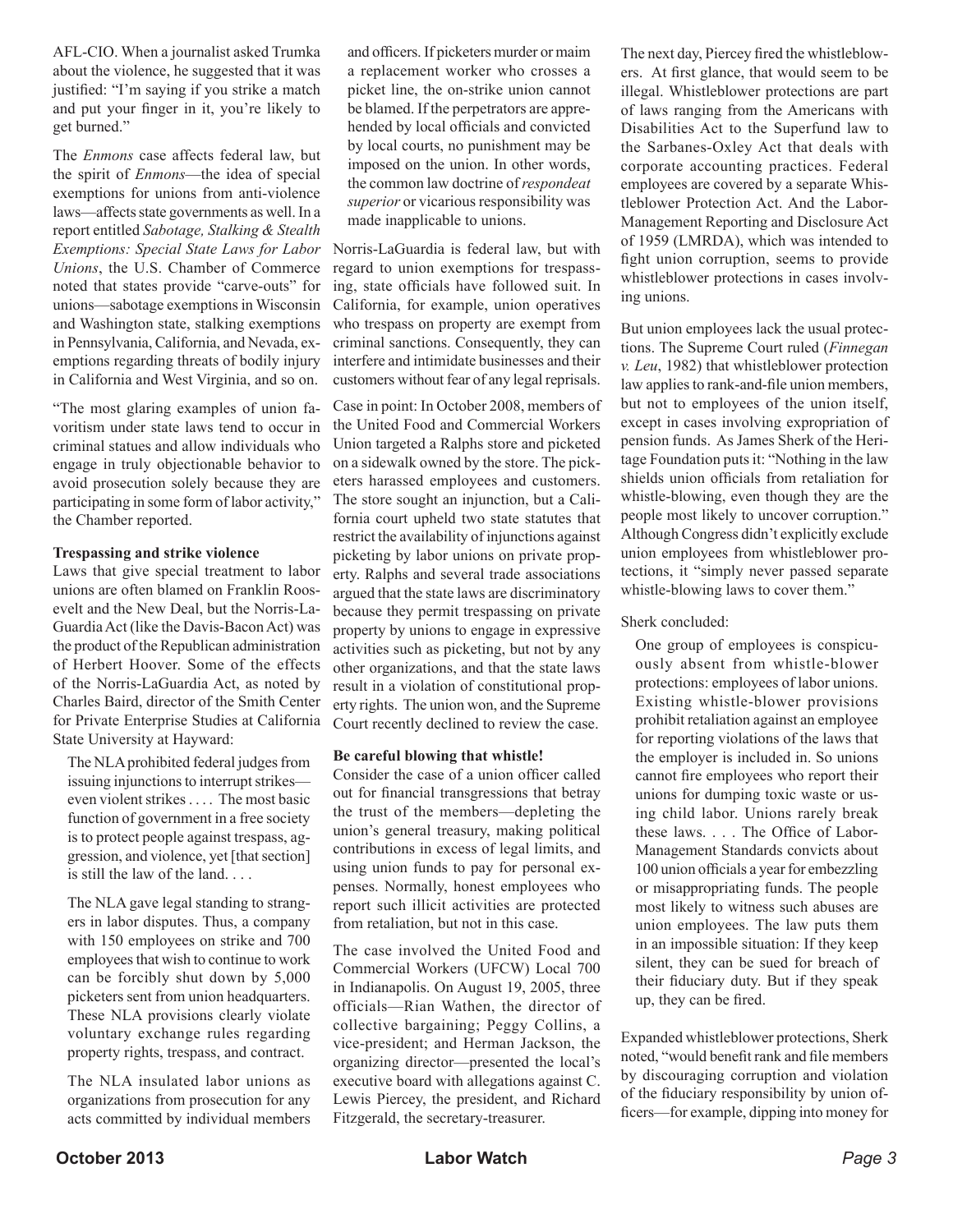'job training' for personal benefit. Whistleblower protections would encourage union employees to come forward and expose corruption without risking their jobs. This directly uncovers corruption, and the greater likelihood of getting caught also discourages wrongdoing."

As Sherk reported, the executive board of Local 700 found the allegations highly credible and voted unanimously to suspend Piercey and Fitzgerald pending a union trial on the charges.

Piercey ignored the suspension and called the police when the executive board tried to remove him from the building. The police took his side, and he remained in office with full access to records and documents for four months before the trial. Normally, the union trial would be held before the

executive board, but the International UFCW intervened and selected officers from other UFCW locals to hear the case. This jury acquitted Piercey and Fitzgerald. However, the International UFCW subsequently placed the local in trusteeship, removed the president and secretary-treasurer from office, and required them to pay restitution for some expenses. Wathen, Collins, and Jackson were not re-hired. Piercey was subsequently placed on the payroll of the International UFCW.

As this case shows, cronyism and corruption is endemic to labor unions. People who work for unions have inside information that is critical to the fight for openness and honesty. Strong whistleblower protections would encourage them to come forward, to protect members' interests from corrupt union officials.

#### **Identity theft and SSNs**

Even in right-to-work states, union bosses have ways to maintain the upper hand against workers who choose to be independent and free from organized labor. In 2007, a group of 33 AT&T employees in North Carolina resigned from the Communication Workers of America Local 3602. Under the state's right-to-work law, their right to withdraw from the union and stop paying union dues was protected. Nevertheless, the local's president, John Glenn, retaliated. He posted the names and Social Security numbers of the withdrawing employees, along with their pay category, on a public bulletin board at the company's facility in Burlington. After the AT&T workers filed complaints with the National Labor Relations Board, the union reached a settlement with the workers and sent them letters of apology.

### **Hey! Where's my pension?** *Union officials' funds in better shape than those of rank-and-file members*

A key selling point for union membership is often the guarantee of a pension that will finance a secure retirement. Yet there's a problem with union pensions. According to the government's Pension Benefit Guarantee Corporation (PBGC), the average union pension has the funds to cover only about 60% of what is owed to plan participants.

Under federal law, pension plans with less than 80% of the assets needed to cover current and future liabilities are labeled as "endangered," while those that dip below 65% are identified as "critical," which means that the average union pension plan is well below the "critical" threshold.

When pension promises cannot be met, PBGC steps in to fulfill the obligations.

If a single-payer employer plan is forced to terminate, PBGC assumes control. With multiemployer plans, such as those typically negotiated with unions, PBGC provides financial assistance, but allows the plan to remain an independent entity.

Both union and non-union multi-employer plans are in bad shape. The Government Accountability Office (GAO) recently issued a report with the title "Timely Action Needed to Address Impending Multiemployer Plan Insolvencies." Manhattan Institute scholar Diana Furchtgott-Roth (author of the lead article in the May 2013 *Labor Watch*) analyzed a document known as Form 5500, which pension plans must file with the Internal Revenue Service and the Labor Department, and found that union-sponsored plans are in even worse shape than non-union plans.

On the other hand, pension plans *for union officers* remain healthy and well-funded even as rising liabilities threaten to consume the plans of their rank-and-file counterparts. This disparity became evident to Furchtgott-Roth after she examined 30 staff pension plans and compared them to the largest 46 rank-and-file pension plans. The staff pension plans used in her study included affiliates of national unions such as AFSCME, the American Postal Workers, and the Graphics Communications Conference of the Teamsters. The rankand-file plans covered a wide variety of unions including the Teamsters, the SEIU, the UAW, the Communications Workers, the Steelworkers, and the AFL-CIO.

"On average, the rank-and-file plans had 79% of the funds needed to satisfy their obligations," Furchtgott-Roth concluded. "Nine of the plans were fully funded, and 24 were less than 80% funded. Eleven of those 24 were less than 65% funded, and four were listed by the Department of Labor as being in critical condition. The 30 officer funds were on average 93% funded. Nine were fully funded, and eight were less than 80% funded. Of the eight, two were less than 65% funded."

Again: rank-and-file plans were 79% funded; union staff plans, 93% funded. Almost one-quarter of the rank-and-file plans were in extremely bad condition (less than 65% funded), while only two out of 30 staff plans were in such a state. Thus, she concluded, "These data suggest that staff pensions may be better funded than rank-and-file pensions."

Where retirement is concerned, union officers are still capable of taking care of themselves; the average members, not so much.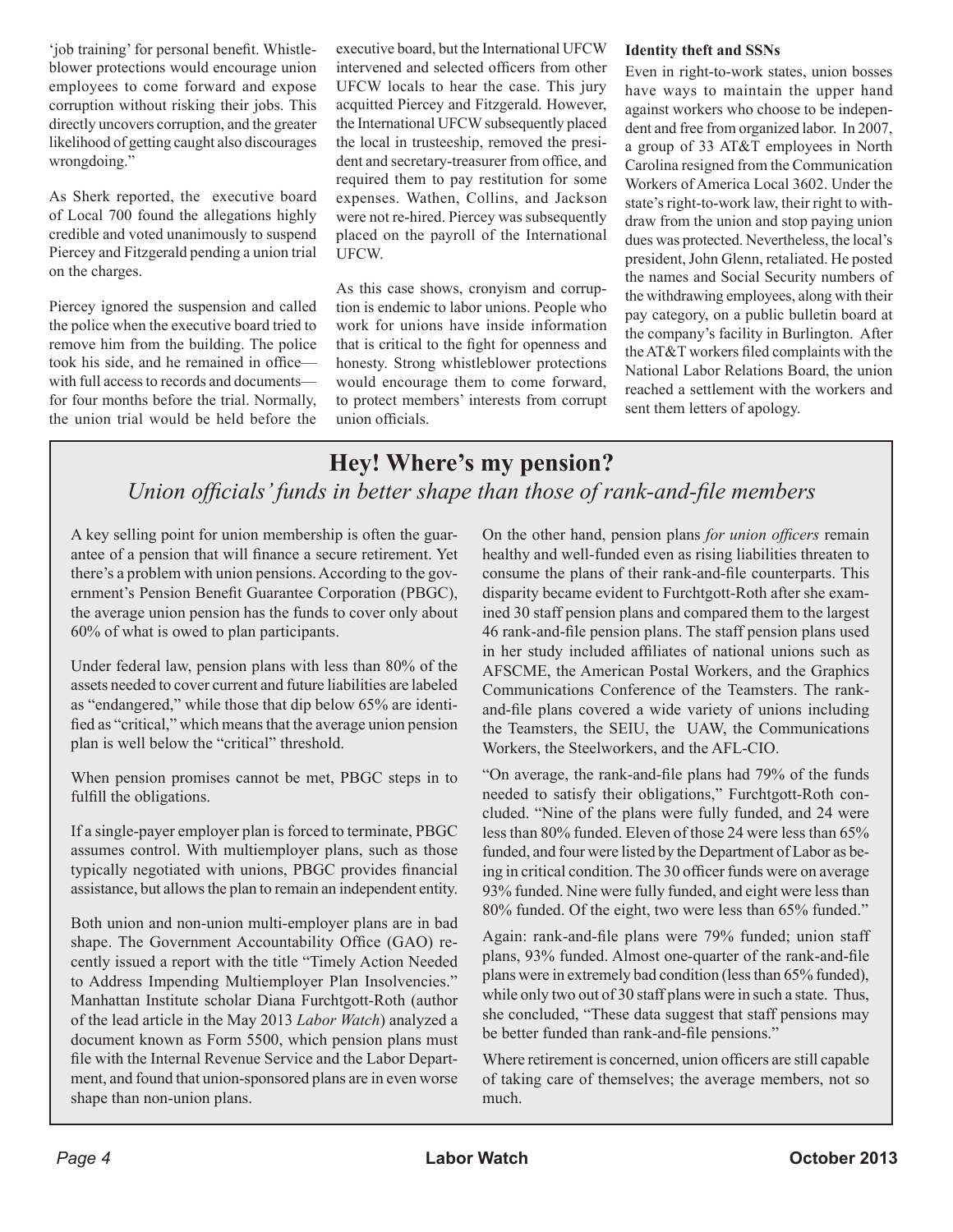The employees were also protected, it seemed, under the North Carolina Identity Theft Protection Act, which was passed to protect employees and consumers from inappropriate disclosure of personal information such as that posted by Glenn. So the employees filed suit against Local 3602, invoking the Act. In response, the union argued that the main federal law regarding unions, the National Labor Relations Act, pre-empted state law, and the courts ruled in favor of the union. Last year, the U.S. Supreme Court refused to intervene.

#### **Corruption database, unions excluded**

The Office of Labor-Management Standards (OLMS), part of the Labor Department, is the federal agency responsible for enforcing the key provisions of the Labor-Management Reporting and Disclosure Act. OLMS investigates embezzlement allegations, extortionate picketing, the deprivation of union members' rights by force or violence, and fraud allegations in union officer elections. The agency also facilitates the public disclosure of annual financial reports unions, conducts compliance audits of labor unions and seeks civil remedies for violations of officer election procedures. During the George W. Bush Administration, OLMS worked tenaciously to expose the actions of union officers who misallocated union funds. In October 2008, the agency celebrated its 900th criminal conviction for the decade.

Don Todd, a Labor Department official in the Bush (43) administration, discovered another exception for unions during the current administration. In keeping with President Obama's promises of government transparency and his Open Government Directive, the Labor Department created a searchable database of its enforcement activities. When Todd reviewed the database, he discovered that the information about union corruption available in the OLMS was omitted. To find out why, Todd filed a Freedom of Information Act (FOIA) request on behalf of Americans for Limited Government, which resulted in an admission that the data should have been included.

Since OLMS is responsible for administering and enforcing most provisions of the LMRDA anti-corruption law, the omission of its enforcement data is significant. The database snafu is consistent with the attitude toward union transparency in the Obama administration. Bush's Secretary of Labor, Elaine Chao, pushed a variety of measures to enhance transparency—measures that were quickly rescinded when the first Obama Labor Secretary, Hilda Solis, took office.

"During the presidential transition period [between Bush and Obama], the AFL-CIO provided the Department with a roadmap of changes to reduce labor organization transparency," Nathan Mehrens, a Bush-era labor attorney, said in congressional testimony. "It appears that the Department has been using this roadmap as their guide."

#### **Hypocrisy on antitrust**

Some exemptions are critical to the very existence of labor unions. One such exemption is from laws that are intended to ban monopolies. The Sherman Antitrust Act of 1890 states that "every contract, combination in the form of trust or otherwise, or conspiracy, in restraint of trade or commerce . . . is hereby declared to be illegal."

Yet the Clayton Antitrust Act in 1914 exempts unions from anti-monopoly laws. Labor bosses who forcibly drive out independent employee bargaining groups have had the ability to operate as monopolies with legal cover. The critical passage included in Section 6 of the Act declares that "the labor of a human being is not a commodity or article of commerce. Nothing in the antitrust laws shall be construed to forbid the existence and operation of labor [organizations]; nor shall such organizations, or the members thereof, be held or construed to be illegal combinations or conspiracies in restraint of trade, under the antitrust laws."

Subsequent pieces of legislation, including the Norris-LaGuardia Act (1932) and the National Labor Relations Act (1935), promote and protect unions as combinations of workers in restraint of trade. As noted by labor economist Charles Baird:

[A]ntitrust law is a particularly egregious example of government hypocrisy because Congress has exempted unions. That is how the U.S. Supreme Court interprets the Clayton Act (1914) and the Norris-LaGuardia Act (1932). Moreover, Congress has gone further with the National Labor Relations Act (NLRA) [1935], which promotes and protects unions as combinations of workers in restraint of trade.

Economists define a cartel as an agreement among sellers (or buyers) of a product or service to eliminate or restrict competition among its members. For example, if General Motors, DaimlerChrysler, and Ford attempt to fix prices and assign sales quotas, that organization would be a cartel and illegal under the Sherman Act. (Whether it should be is another story.)

Similarly, if the employees of General Motors, DaimlerChrysler, and Ford organize to fix wages (set a standard union rate) and set up job demarcations (specify who does what work) that organization would be a cartel. Using ordinary English, the worker cartel (union) would be a combination in restraint of trade, but it would not be illegal under the Sherman Act.

The Clayton and Norris-LaGuardia Acts give unions a statutory exemption regarding specific "anticompetitive" activities, including secondary boycotts, picketing, and strikes. Whenever unions undertake other activities that are not specifically exempted, but which are "anticompetitive," they, too, are declared exempt simply because they must be in order to make the NLRA effective.

Baird added that "A basic principle of the rule of law under the U.S. Constitution is equal treatment under the law. . . . There is not supposed to be one set of rules for some and a different, contradictory set of rules for others. But when it comes to antitrust, courts routinely ignore the rule of law. . . . Hypocrisy replaced the rule of law."

#### **Conclusion**

These are just a few of the double-standards and legal advantages that make union bosses less accountable to the law. Unions' status as "above the law" did not arise naturally, but as the result of unions' political power. They are the result of deliberate public policy decisions—decisions that could be reversed. Rank-and-file union workers, especially those in the private sector, have a significant stake in reforming labor laws that now benefit a privileged few at the expense of those they claim to represent.

*Kevin Mooney is an investigative reporter with free market think tanks associated with the Franklin Center for Government and Public Integrity. Mooney also writes for* Big Government*, the* Daily Caller*, and the* American Spectator*. LW*